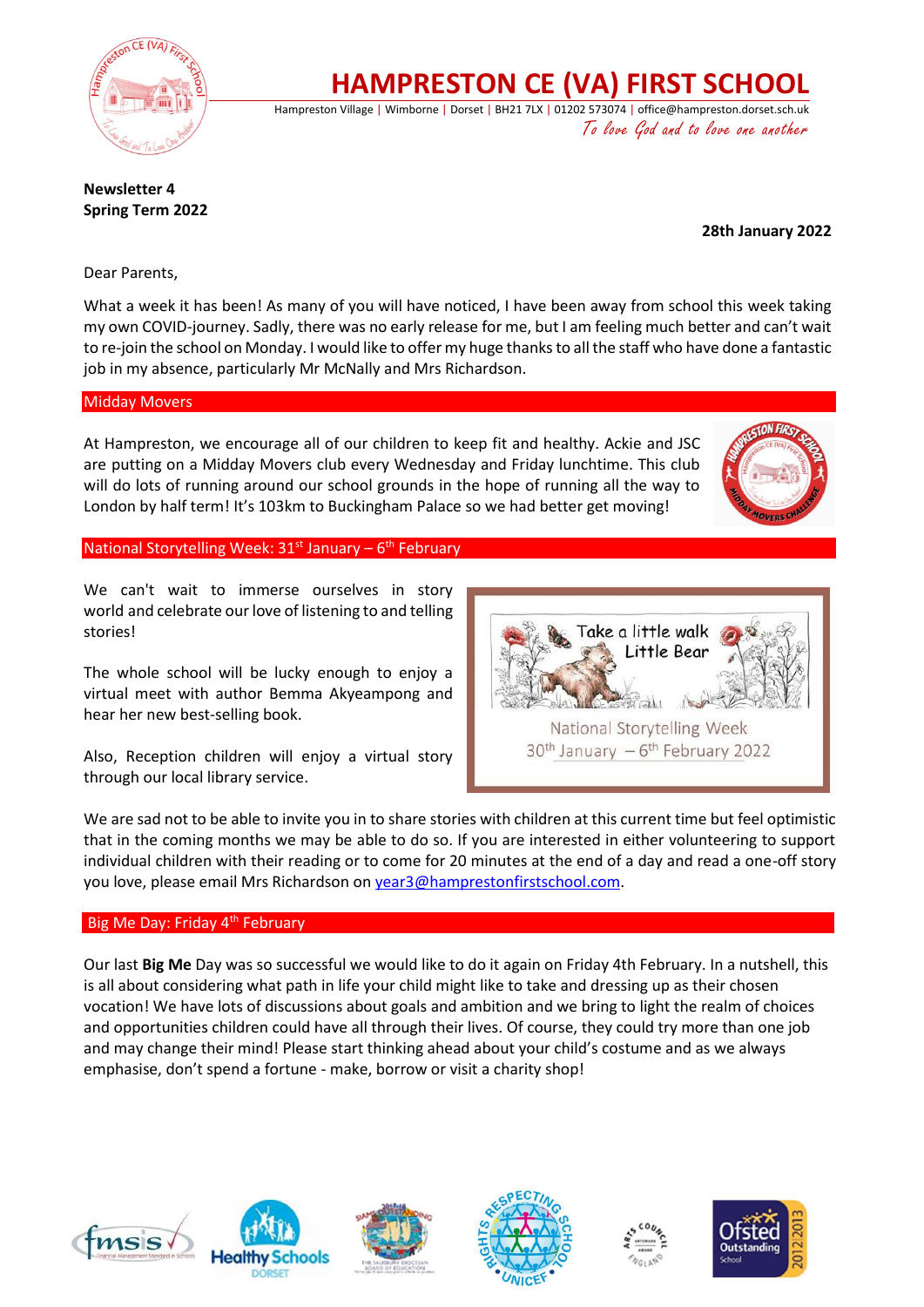

This is it – your last chance to help the PTA secure a nomination as part of the ASDA Foundation Green Token Giving scheme. You can help to raise funds towards plans to redevelop the school library, creating a stunning new Reading Room, by visiting [www.asda.com/green-tokens](http://www.asda.com/green-tokens) and selecting Bournemouth from the dropdown box. Our local store will also be promoting this fantastic fundraising project in store, so if you happen to be passing, listen out for a mention!

Supporters can vote once every seven days, so even if you have already voted, there is still time this weekend!

First place in the voting will bring a £500 donation to the Friends as they continue to raise funds to support this exciting new project for summer 2022!

#### Know Your School Evening - Postponed

Finally, our Know Your School evening, scheduled for this coming Monday evening has been postponed. As soon as we have a new date for this, we will let you know. Thanks for your understanding.

Whatever you get up to this weekend, be sure to make it a good one. I look forward to seeing you all again next week.

Yours sincerely,

hi Will

**Mr. T. Williams Headteacher**

To Love God and to Love one another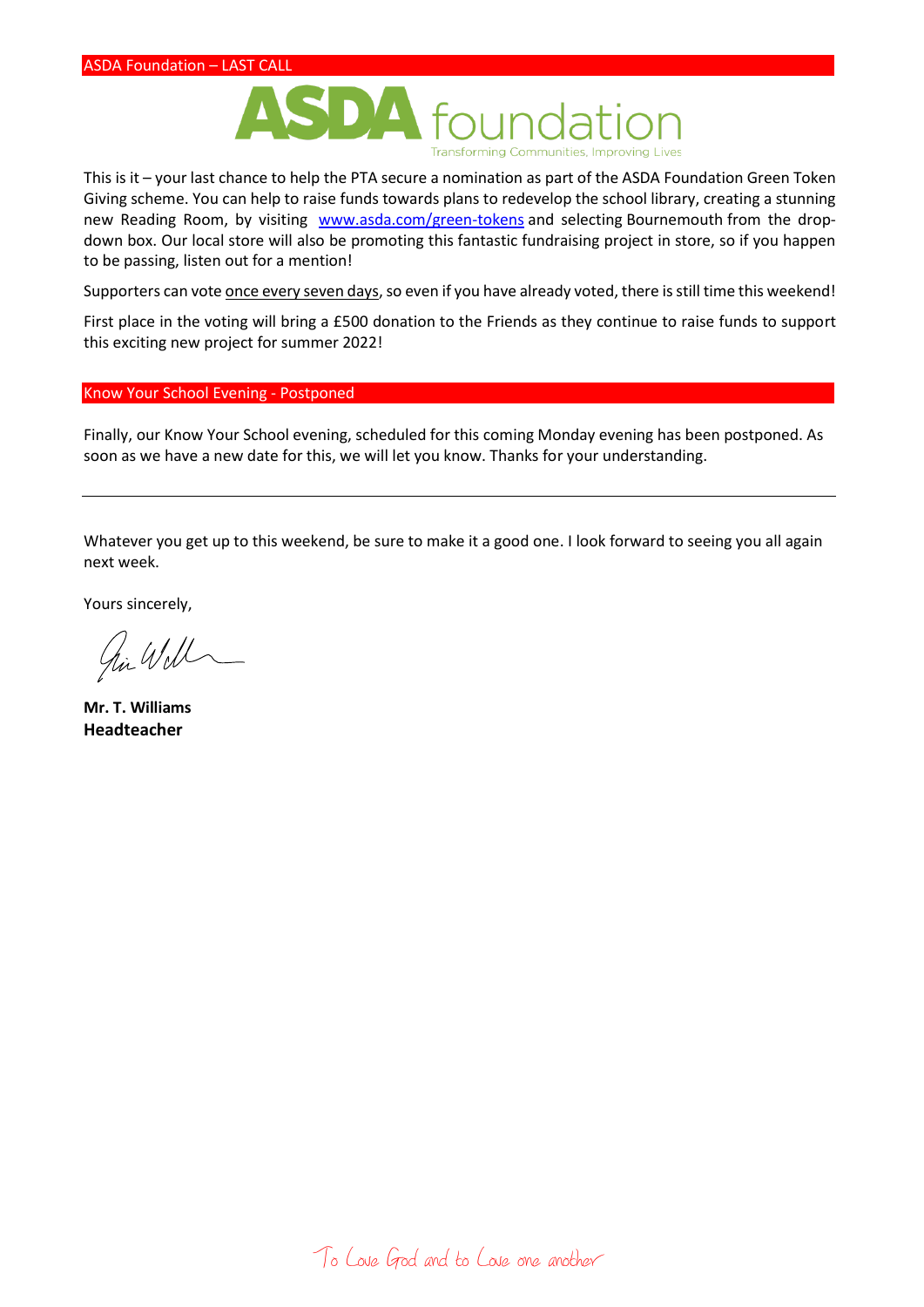## **This Week:**

To help support you at home and to spark conversations about learning, here is what the children have been covering this week.

|                   | <b>English</b>                                                                                                                                                                                                                                                                                                                                                                                                                                                                                                                                                                                                                                                                                                                                                                                                                                                                                                                                                                           | <b>Mathematics</b>                                                                                                                                                                                                                                                                                                                                   |
|-------------------|------------------------------------------------------------------------------------------------------------------------------------------------------------------------------------------------------------------------------------------------------------------------------------------------------------------------------------------------------------------------------------------------------------------------------------------------------------------------------------------------------------------------------------------------------------------------------------------------------------------------------------------------------------------------------------------------------------------------------------------------------------------------------------------------------------------------------------------------------------------------------------------------------------------------------------------------------------------------------------------|------------------------------------------------------------------------------------------------------------------------------------------------------------------------------------------------------------------------------------------------------------------------------------------------------------------------------------------------------|
| Reception         | In Reception Class this week, we had a very 'eggciting' time as a dinosaur egg was mysteriously left in a nest outside our<br>classroom. We took it inside to investigate. First we wanted to get it warm so we left it on the radiator for a day but<br>nothing happened. So the next day we thought it might be a water dinosaur so the children wanted to put it in warm<br>water. We got a fish tank and filled it up and left that on the radiator.<br>We all got very excited when it wobbled about in the water and even released bubbles. Today we arrived at school to<br>find it had hatched and it's nose was poking out of the egg. We got the dinosaur out and found it was a T-Rex!<br>We read how to grow a dinosaur together and made dinosaur seed packets which we wrote instructions on.<br>In maths we learnt more and less/fewer than.<br>In phonics we learnt the digraphs ow, oi, and ur, then the trigraph ear.<br>It has been a very busy dinosaur filled week. |                                                                                                                                                                                                                                                                                                                                                      |
| Ţ<br>Year         | In English, we have read the story of 'The Gigantic Turnip'.<br>The children enjoyed planning a story of their own inspired<br>by The Gigantic Turnip. I look forward to reading titles such<br>as 'The Immense Banana' next week.                                                                                                                                                                                                                                                                                                                                                                                                                                                                                                                                                                                                                                                                                                                                                       | In maths, the children have explored a new mental<br>method: 'adding by making 10'. This has involved rewriting<br>calculations that cross 10, such as $8 + 5$ as $10 + 3$ . While<br>this has been tricky to grasp at first, some children have<br>found that the method suits them well!                                                           |
| $\sim$<br>Year    | This week in English we have been reading 'Lost and<br>Found' by Oliver Jeffers. The children have been thinking<br>about how the penguin came to visit the little boy. They<br>have looked at the features of newspaper articles and<br>gone on to write their own article reporting the penguin's<br>escape from the zoo.                                                                                                                                                                                                                                                                                                                                                                                                                                                                                                                                                                                                                                                              | In Maths this week we have started our unit on<br>multiplication and division. The children spent some time<br>making equal groups before moving on to adding and<br>multiplying equal groups. The children have done well<br>remembering the knowledge they gained in year 1 and<br>applying it to more complex multiplication number<br>sentences. |
| w<br>Year         | Our literacy has resulted in some very imaginative writing<br>about our own legends. We planned a structured story and<br>have spent several lessons trying to use effective "heroic"<br>language. We have also edited our work, looking for<br>opportunities to improve our initial ideas.                                                                                                                                                                                                                                                                                                                                                                                                                                                                                                                                                                                                                                                                                              | In Year 3 we have continued to learn multiplication<br>strategies. Multiplying a 2-digit number by a 1-digit<br>number can be challenging, but we have been learning to<br>set our work out neatly and systematically.                                                                                                                               |
| Year <sub>4</sub> | The children have coped very well this week with lots of<br>changes and I am very pleased with them. In English we<br>have been reminding ourselves about nouns, verbs and<br>adjectives and thinking about how they can be<br>manipulated to create interesting sentences. The children<br>have written fantastic verb focused poems, noun phrase<br>poems and even looked at how to use expanded noun<br>phrases with prepositions.                                                                                                                                                                                                                                                                                                                                                                                                                                                                                                                                                    | In maths we have been looking at area of rectilinear<br>shapes by counting squares, comparing them and creating<br>different shapes given certain area criteria. Some children<br>even went on to investigate how to length of the sides of<br>shapes can relate to their area.                                                                      |

To Love God and to Love one another